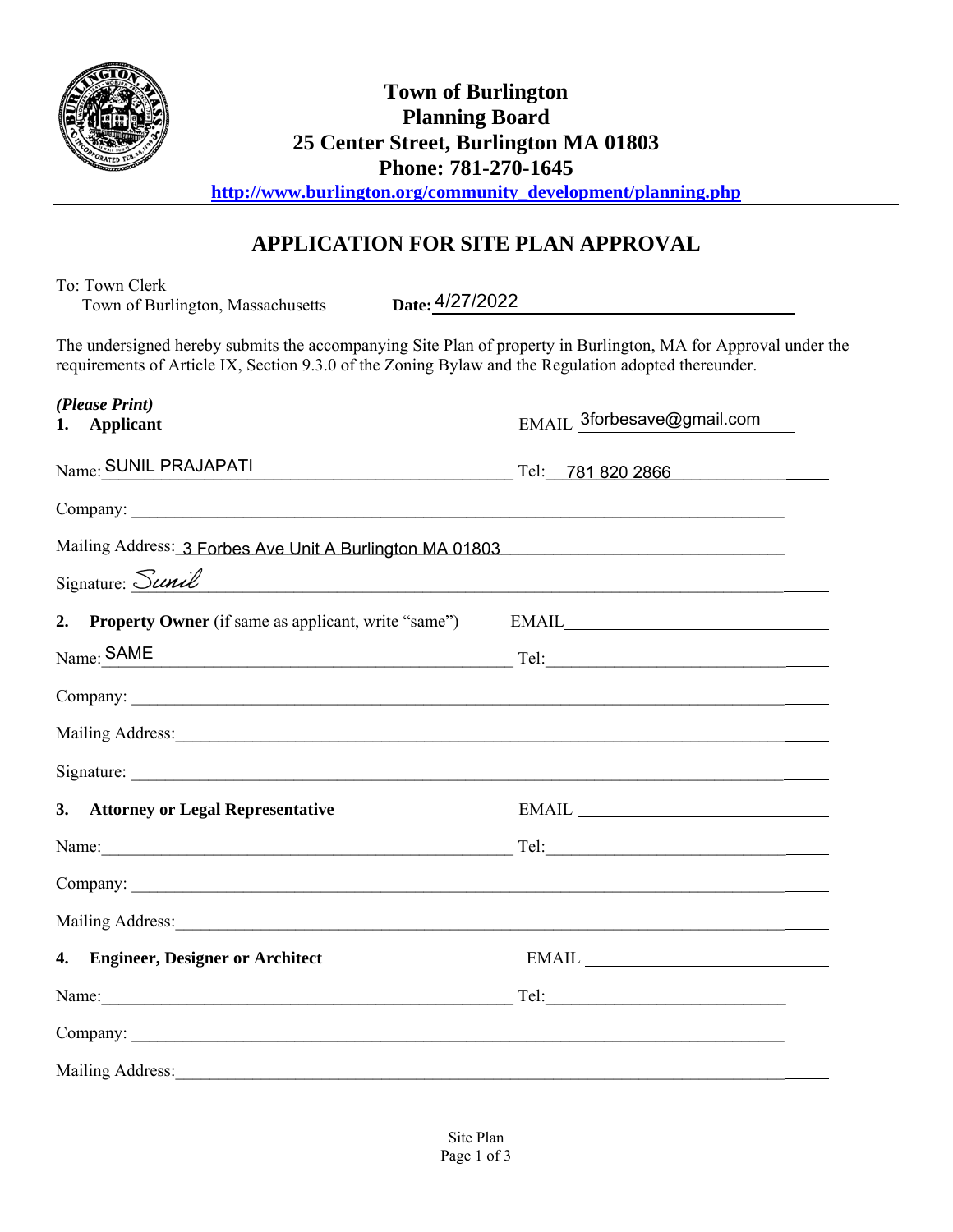#### **5. Project Location & Description**

Address:

| 3 Forbes Ave Unit A and 3 Forbes Ave Unit B                   |                                                                                              |
|---------------------------------------------------------------|----------------------------------------------------------------------------------------------|
| Map/Parcel No. $23-253-0$ Zoning District (s): CBD            |                                                                                              |
| Lot Area: 0.33 Existing GFA: 4500                             |                                                                                              |
| GFA of Project: $0$ Final Site GFA: $4500$                    |                                                                                              |
| Brief Description of Project (attach addt'l pages if needed): |                                                                                              |
|                                                               | The property at 3 Forbes Ave is located within the One-Family Dwelling (RO) zoning district. |
|                                                               | It also falls within the (CBD) Zoning Overlay District. Within the CBD Overlay 2-Family      |
|                                                               | dwellings are a by-right use as indicated in Article VI "Use Regulations" Section 4.2.1.1.A  |
| <b>6. Deed of Property</b>                                    |                                                                                              |
| Recorded in                                                   | Registry.                                                                                    |
|                                                               | Book Robinson Rage Date Acquired:                                                            |
| 7. Cost<br>Construction Cost: \$0                             | Type: $\Box$ New $\Box$ Reconstruction [XAlteration]                                         |

#### **FILING INSTRUCTIONS**

It is recommended that you call 781-270-1645 prior to filing an application to arrange a submission appointment with the Senior Planner

Upon completion of the application, file the following with the Planning Department:

- Completed original application (ALL PAGES)
- Twelve folded paper copies of the plan and any other documentation being submitted.
- One set of submittal material and plans must also be in electronic pdf format
- A certified abutters (within 300') list obtained from the Town Assessor's Office
- Application Fee (Check or Money Order made payable to The Town of Burlington)

The Planning Department will stamp the application "fee received", issue a receipt for the fee and retain the abutter's list, four copies of the plan and other documentation submitted along with the electronic copy. The original application and eight copies of the plan and other documentation will be returned to you for filing with the Town Clerk. This application is considered received on the date stamped by the Town Clerk.